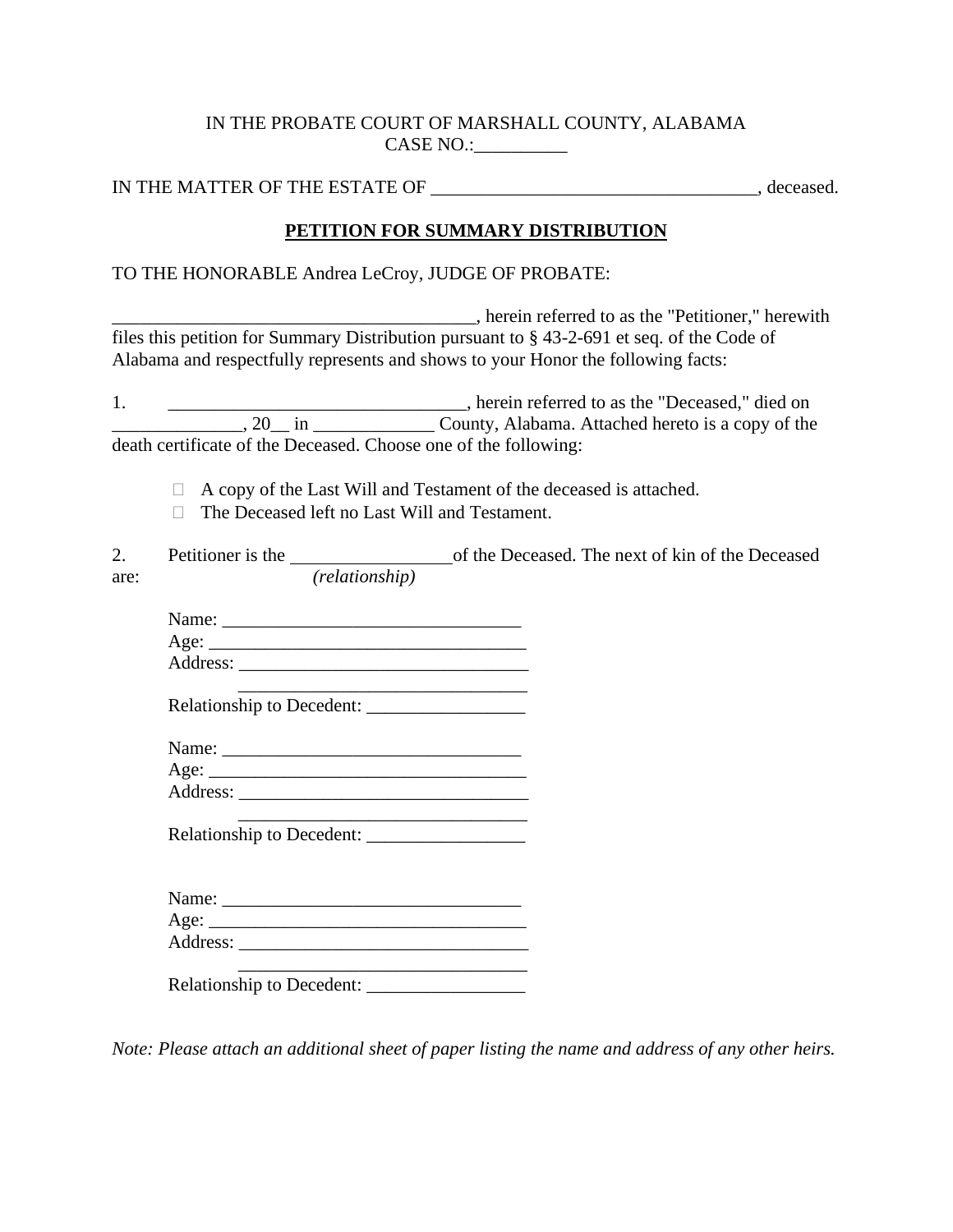3. The Deceased left an estate consisting solely of personal property with a value not to exceed \$30,608, the Small Estate Valuation amount determined by the State Finance Director, pursuant to §43-2-692(b)(1). **The Deceased did not own any real property.** Assets to be distributed are listed below:

| <b>ASSET</b> | <b>VALUE</b> |
|--------------|--------------|
|              |              |
|              |              |
|              |              |
|              |              |

*Note: Please attach an additional sheet of paper listing any other assets.*

4. No petition for the appointment of a personal representative is pending or has been granted on the estate of the Deceased.

5. All of the funeral expenses of the Deceased have been paid and there are no known claims against the estate of the Deceased or arrangements for the payment of any known debts have been made. Details of any and all known debts are listed below:

| <b>DEBT</b>             | PAID/UNPAID | <b>AMOUNT OWED</b> |
|-------------------------|-------------|--------------------|
| <b>FUNERAL EXPENSES</b> |             |                    |
|                         |             |                    |
|                         |             |                    |
|                         |             |                    |
|                         |             |                    |

*Note: Please attach an additional sheet of paper listing any other debts.*

WHEREFORE, Petitioner prays that the Court will give notice of the filing of this petition and, upon the lapse of thirty (30) days from the filing of this petition and from the publication of such filing, will enter an order directing summary distribution of all assets of the estate of the Deceased which are the subject of this proceeding and grant such other, further and different relief to which Petitioner may be entitled.

Respectfully submitted, \_\_\_\_\_\_\_\_\_\_\_\_\_\_\_\_\_\_\_\_\_\_ 20\_\_.

PETITIONER

\_\_\_\_\_\_\_\_\_\_\_\_\_\_\_\_\_\_\_\_\_\_\_\_\_\_\_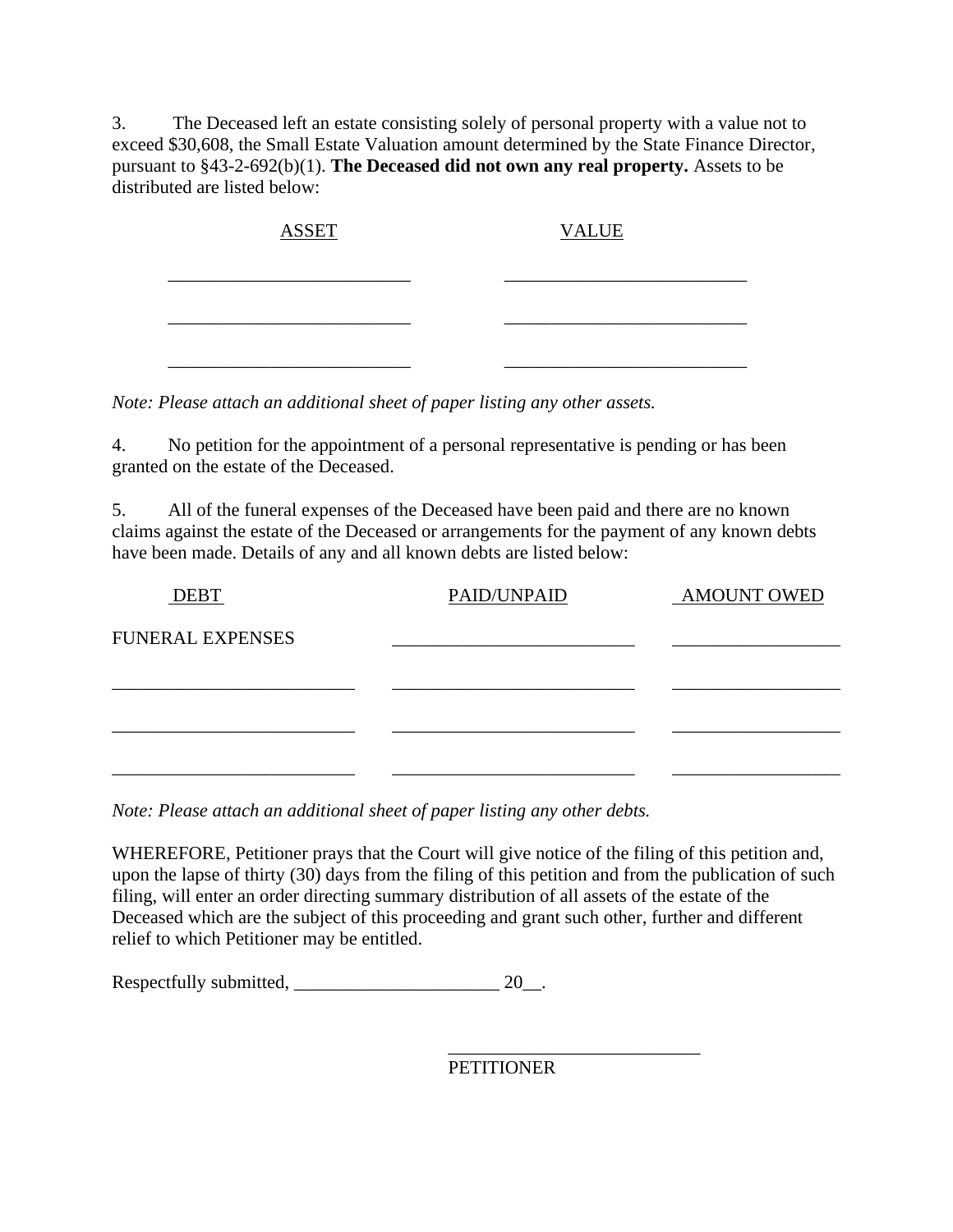#### STATE OF ALABAMA} COUNTY OF \_\_\_\_\_\_\_\_\_\_\_\_}

Before me, the undersigned authority, personally appeared \_\_\_\_\_\_\_\_\_\_\_\_\_\_\_\_\_\_\_\_\_\_\_ whose name as Petitioner is affixed to the foregoing petition, who is known to me and who being first duly sworn deposes and says that *he/she* is informed and believes that upon such information and belief states that the facts set out in the foregoing petition are true and correct.

## PETITIONER

Sworn to and subscribed before me on \_\_\_\_\_\_\_\_\_\_\_\_\_\_\_\_\_\_\_\_\_\_\_\_\_\_ 20\_\_.

NOTARY PUBLIC My Commission Expires:

\_\_\_\_\_\_\_\_\_\_\_\_\_\_\_\_\_\_\_\_\_\_\_\_\_\_\_\_\_\_

\_\_\_\_\_\_\_\_\_\_\_\_\_\_\_\_\_\_\_\_\_\_\_\_\_\_\_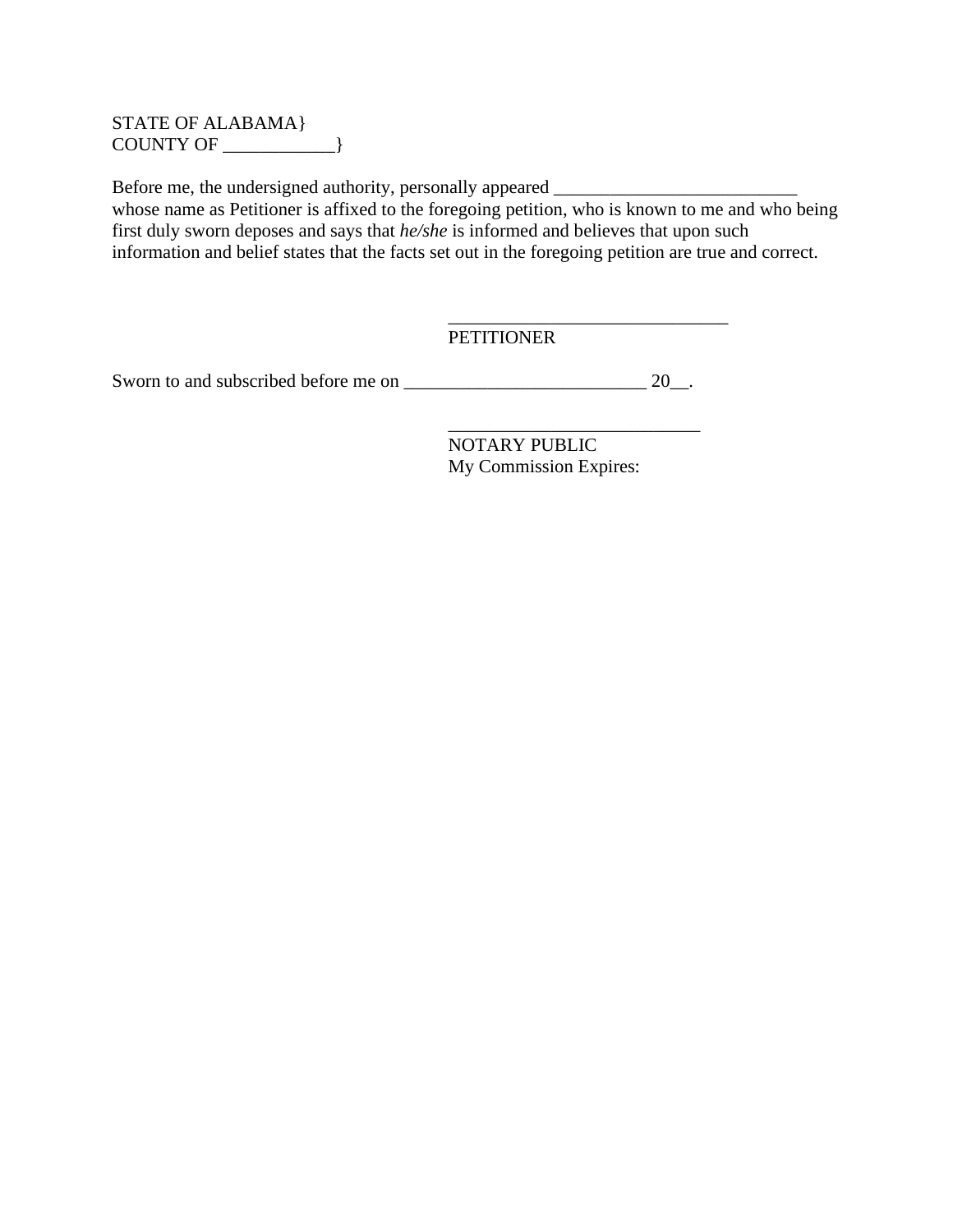#### IN THE PROBATE COURT OF MARSHALL COUNTY, ALABAMA CASE NO.:\_\_\_\_\_\_\_\_\_\_

IN THE MATTER OF THE ESTATE OF \_\_\_\_\_\_\_\_\_\_\_\_\_\_\_\_\_\_\_\_\_\_\_\_\_\_\_\_\_\_\_\_\_\_\_, deceased.

# **NOTICE OF PETITION FOR SUMMARY DISTRIBUTION**

Notice is hereby given that a Petition for Summary Distribution has been filed by  $\overline{\phantom{a}}$  on  $\overline{\phantom{a}}$  on  $\overline{\phantom{a}}$ , 20, and that 30 days after the publication hereof and pursuant to law, the Court shall enter an order directing summary distribution of the estate of said decedent.

*Petitioner's Signature*

\_\_\_\_\_\_\_\_\_\_\_\_\_\_\_\_\_\_\_\_\_\_\_\_\_\_\_

==========================================================

To: The Editor and Publisher of the Advertiser Gleam: Please publish the above notice once in your newspaper.

> Andrea LeCroy Probate Judge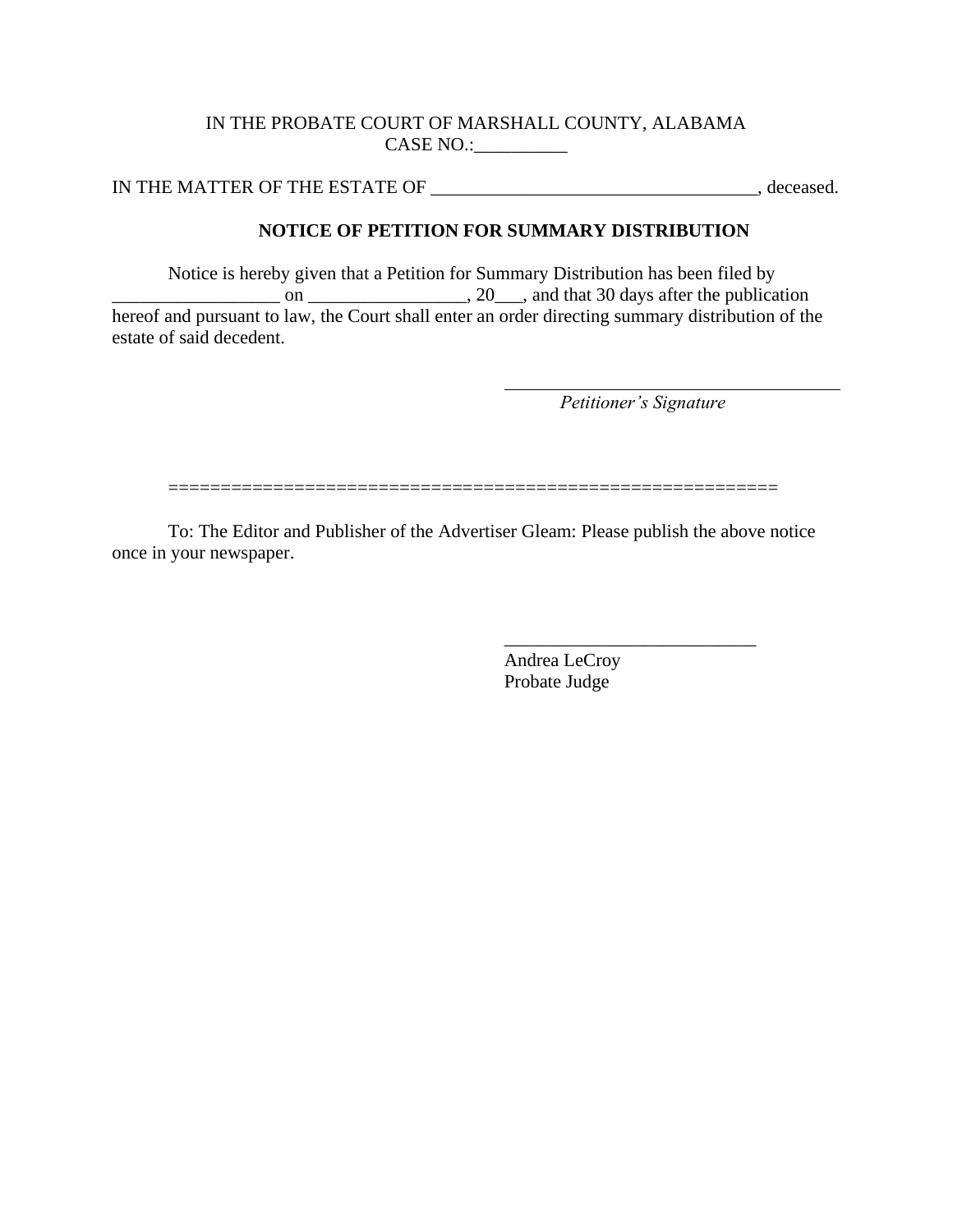## **GENERAL INFORMATION ABOUT THE ALABAMA SMALL ESTATES ACT AND SUMMARY DISTRIBUTIONS**

## **WHAT IS THE "ALABAMA SMALL ESTATES ACT"?**

- This Act was passed in 1979 and later amended in 2009. It is codified as Ala. Code §§ 43-2-690, et seq. (1975).
- This Act provides a method, through a court proceeding, to distribute personal property of a deceased person in a summary distribution manner to a surviving spouse, or appropriate distributees of the decedent, without full probate administration.

## **WHAT ARE THE VALUE LIMITS FOR SUMMARY DISTRIBUTION UNDER THIS ACT?**

• The value of the entire decedent's estate (personal property) shall not exceed \$30,608. This figure is subject to adjustment by the State Finance Director on an annual basis for changes in the Consumer Price Index. Please note that real property cannot be administered under this Act. (This adjusted figure equals \$30,608.00 for 2021)

# **WHAT IS REQUIRED TO INITIATE A SUMMARY DISTRIBUTION UNDER THE "ALABAMA SMALL ESTATES ACT" IN MARSHALL COUNTY?**

- A written petition under oath in proper form to be filed with the Probate Court by the surviving spouse of the decedent, or if none, by one or more of the distributees entitled to the personal assets of the estate.
- Death certificate.
- Decedent must have been a resident of Marshall County.
- Confirm that no petition is pending for administration or has been granted.
- The status at the date of death: Intestate (No Will) or Testate (Will).
- If testate, the original purported Will must be submitted to the Court.
- The names/addresses/ages of the surviving spouse, children and distributees.
- Details on claims and funeral expenses and the status on each (paid/unpaid).
- An itemized listing of the assets of the estate with a value of each asset.
- Initial filing fee/court costs of \$81.00, cash or check payable to the Probate Court of Marshall County.

## *Each item noted must be addressed in the petition by proper statement(s), with details and explanations.*

# **ADDITIONAL MATTERS/COMMENTS:**

- Publication costs will be incurred, to be paid directly by the petitioner. The Court will provide information on publication once the petition is filed and accepted.
- Petitioner will be required to notify Medicaid. The website in order to complete this task is as follows: [www.estatenotice.alabama.medicaid.gov](http://www.estatenotice.alabama.medicaid.gov/)